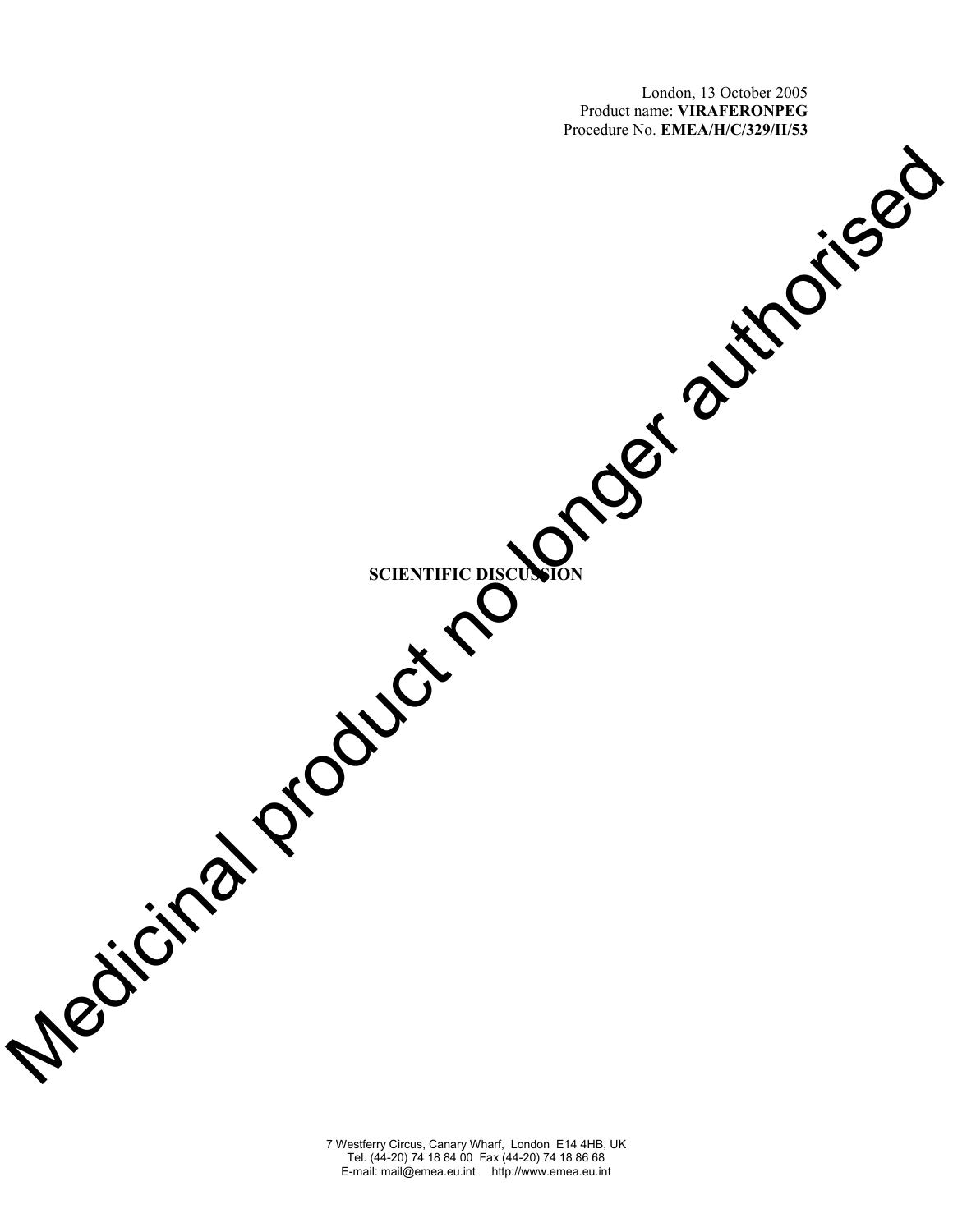## **Introduction**

This submission is based on the results of study P01882, a study conducted as a post approval commitment in patients with chronic hepatitis C, genotype 1 and low viral load.

In 2004, the results from this study concerning patients infected with HCV genotype 2/3 were reviewed by the CHMP leading to a revised SPC, including a recommendation for a treatment period of 24 weeks in these patients in contrast to patients infected with virus genotype 1 (48 weeks).

Previously, in September 2003, the CHMP had been informed about the results in patients infected with HCV genotype 1 and low viral load (<600,000 IU/ml). A non-planned interim analysis showed that the relapse rate overall was clearly higher in these patients than seen in the previous 48 study. b based on the results of such PHOs82, a study conducted as post supproval<br>didents with choosic hepatitis C, genotype 1 and low viral load.<br>
Its from this study concerning patients infected with HCV genotype 2/3 were<br>
the

Further analyses indicated that time to initial loss of detectable HCV-RNA might be pre relapse rate.

The CHMP requested the MAH to confirm these results with respect to patients showing early response in a second cohort of patients (including already enrolled patients but not analysed + new patients if needed). The MAH has now provided these results.

The type II variation is aimed to modify the duration of treatment of pegyland interferon in combination with ribavirin to 24 weeks in HCV genotype 1 infected patients with low viral load who become HCV-RNA negative at treatment week 4 (sections  $4.2 \cdot \ldots \cdot 1$  of the SPC are affected).

#### **Clinical aspects**

Study P01882

**Media** 

*Diagnosis and Criteria for Inclusion: Adult, treatment naïve subjects with chronic hepatitis C who* were infected with HCV genotype 1, viral had  $\leq 600,000$  IU/ml.

*Treatment:* PEG-IFN 1.5mcg/kg once weekly + ribavirin 800 – 1400 mg/day for 24 weeks.

 $B$ *aseline Characteristics* 

| Male                         |         | 46%  |
|------------------------------|---------|------|
| Caucasian                    |         | 95%  |
| Weight, mean                 |         | 71kg |
| Viral load $\leq 600,000$ IU |         | 84%  |
| ALT, mean NULN)              |         | 2.3  |
| Metavir song a tivity, mean  |         | 22   |
| Metavir se re ribrosis, mean |         | 1.1  |
| Kno ell in ammation)         | $0 - 6$ | 23   |
|                              | $7 - 8$ | 34   |
|                              | >8      | 36   |
| dell (fibrosis)              |         | 5    |
|                              |         | 77   |
|                              |         | 10   |
|                              |         |      |

Patients were recruited from 43 centres in Europe. Characteristics were similar across weight-based ribavirin dose groups. The percentage of males is smaller than in studies without selection based on viral load. Similarly, fibrosis score is low. The low withdrawal rate is notable. Treatment compliance (allowing for dose-reductions according to protocol, etc.) was very high, about 98%.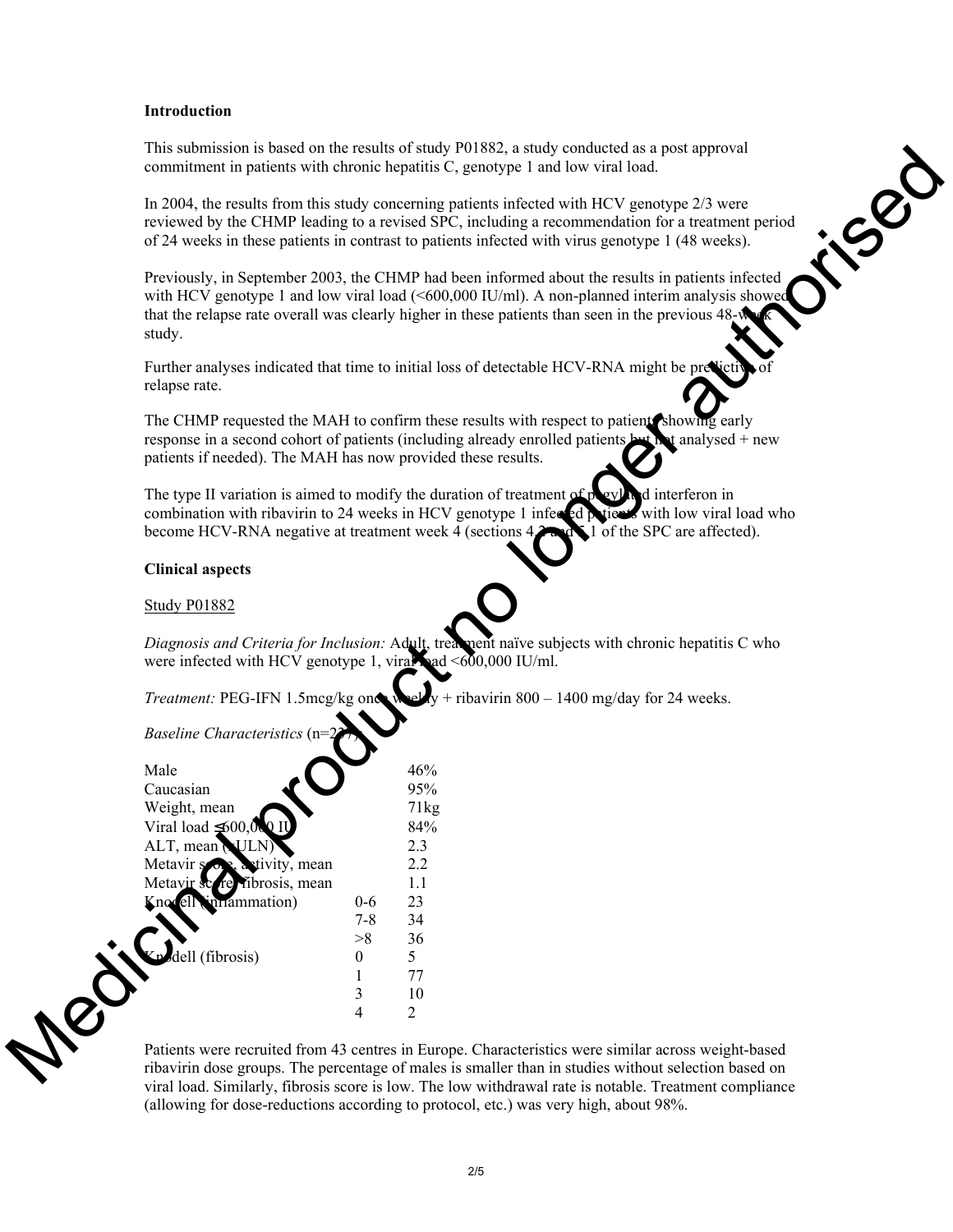# **Clinical Efficacy**

| <b>First non-detectable HCV-RNA</b> | % (subjects)<br>$N = 235$ | <b>Sustained response</b> | <b>Confirmed relapse</b> |  |
|-------------------------------------|---------------------------|---------------------------|--------------------------|--|
| Week 4                              | 47(110)                   | 89 (98/110)               | 9(9/106)                 |  |
| Week 12                             | 26(61)                    | 25(15/61)                 | 75 (44/59)               |  |
| Week 24                             | 10(23)                    | 17(4/23)                  | 80(16/20)                |  |
| All                                 | 83 (194)                  | 50 (117/235)              | 37(69/185)               |  |

*Sustained virological response by time to first non-detectable HCV-RNA* 

## **Clinical Safety**

| First non-detectable HCV-RNA                                                                                                                                                                                                                                                                                                                                                                                                                             | % (subjects)<br>$N = 235$ | <b>Sustained response</b>                   | <b>Confirmed relapse</b>                                                   |    |
|----------------------------------------------------------------------------------------------------------------------------------------------------------------------------------------------------------------------------------------------------------------------------------------------------------------------------------------------------------------------------------------------------------------------------------------------------------|---------------------------|---------------------------------------------|----------------------------------------------------------------------------|----|
| Week 4                                                                                                                                                                                                                                                                                                                                                                                                                                                   | 47(110)                   | 89 (98/110)                                 | 9(9/106)                                                                   |    |
| Week 12                                                                                                                                                                                                                                                                                                                                                                                                                                                  | 26(61)                    | 25(15/61)                                   | 75 (44/59)                                                                 |    |
| Week 24                                                                                                                                                                                                                                                                                                                                                                                                                                                  | 10(23)                    | 17(4/23)                                    | 80 (16/20)                                                                 |    |
| All                                                                                                                                                                                                                                                                                                                                                                                                                                                      | 83 (194)                  | 50 (117/235)                                | 37 (69/185)                                                                |    |
| The final results confirmed the findings in the unplanned interim analyses. The sustained response r<br>(SVR) for patients responding by week 4 is 89% (95% CI 83; 95%). If the results in patients<br>participating in the unplanned analysis are excluded, the SVR is 92% (95% CI 82; 97%) col<br>that on-therapy data are highly predictive of final outcome.<br>Pre-treatment viral load predicted for SVR and a viral load of 250,000 IU/ml was she |                           |                                             |                                                                            | te |
| discriminate between sustained responders and non-responders. A low viral load was is reported also<br>associated with early response to therapy, but the sustained response rate in patents with viral load $\leq$<br>250,000 at baseline seems lower (67%, 93/138) than in patients responding at w<br>Weight was not predictive. Normalisation of ALT was highly correlated w                                                                         |                           |                                             |                                                                            |    |
| <b>Clinical Safety</b>                                                                                                                                                                                                                                                                                                                                                                                                                                   |                           |                                             |                                                                            |    |
| The overall safety profile of the drug combination observed in<br>previous clinical research studies and clinical experience les<br>were reported.                                                                                                                                                                                                                                                                                                       |                           | ribel                                       | tudy is consistent with that seen in<br>in the literature; no novel events |    |
| No subject died during the treatment period. Among the 15 subjects reporting SAEs during therapy,<br>half (13/25) had SAEs that were considered by the westigator to be probably related to study<br>medications. SAEs were judged to be possibly related in 6 subjects and unlikely related in 6 subjects.                                                                                                                                              |                           |                                             |                                                                            |    |
| Three percent (7/237) of subjects discontinued study drug because of AEs (anaemia, asthenia,<br>depression).                                                                                                                                                                                                                                                                                                                                             |                           |                                             |                                                                            |    |
| Twenty-six percent of subject<br>who later discontinued due to $E$ . Thrombocytopenia (4%), neutropenia (3%), and anaemia<br>(including haemoglobin (ecre sed) (12%) were the most common AEs leading to dose modification.                                                                                                                                                                                                                              |                           |                                             | To un ed dose reduction or interruption due to AEs (excluding subjects     |    |
| Comparison of Ley Say by Parameters After 24 or 48 Weeks of Treatment With PegIntron Plus<br>Rebetol Based on Repetol Dose (mg/kg)                                                                                                                                                                                                                                                                                                                       |                           |                                             |                                                                            |    |
|                                                                                                                                                                                                                                                                                                                                                                                                                                                          |                           | 48 Weeks Historical Control (C/I98-<br>580) | 24 Weeks (P01882)                                                          |    |
|                                                                                                                                                                                                                                                                                                                                                                                                                                                          |                           | All<br>$(n=188)$                            | All<br>$(n=237)$                                                           |    |
| <b>X-Emergent SAEs</b>                                                                                                                                                                                                                                                                                                                                                                                                                                   |                           | 22(12)                                      | 25(11)                                                                     |    |
| AEs Leading to D/C                                                                                                                                                                                                                                                                                                                                                                                                                                       |                           | 26(14)                                      | 7(3)                                                                       |    |
| <b>AEs Leading to Dose Mod<sup>a</sup></b>                                                                                                                                                                                                                                                                                                                                                                                                               |                           | 93 (49)                                     | 61 (26)                                                                    |    |
| a: Dose reduction or interruption, excluding subjects who later discontinued.                                                                                                                                                                                                                                                                                                                                                                            |                           |                                             |                                                                            |    |
| <b>Clinical Discussion</b>                                                                                                                                                                                                                                                                                                                                                                                                                               |                           |                                             |                                                                            |    |
|                                                                                                                                                                                                                                                                                                                                                                                                                                                          |                           |                                             |                                                                            |    |

#### **Clinical Discussion**

Following the CHMP evaluation of the Clinical efficacy and safety data provided in support of the application, two different views were represented within the Committee:

*View 1:*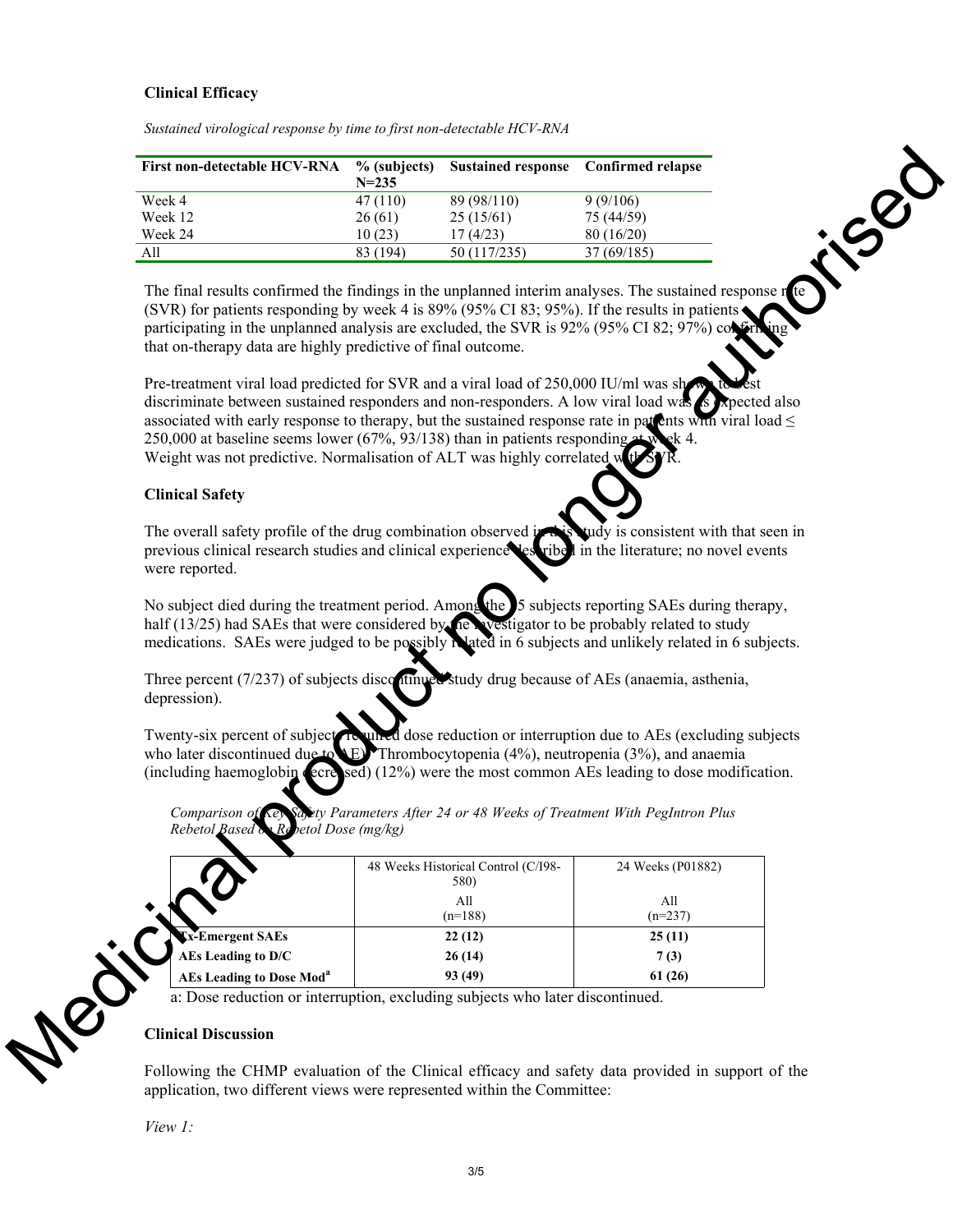An unplanned interim analysis was conducted as there were signals indicating that the overall relapse rate was higher than expected. This suspicion was confirmed, but in an exploratory subgroup analysis it was found that patients responding at week 4 had a sustained response rate of 41/47(95% CI 78; 97%). This high sustained response rate was confirmed in another set of patients with viral response at week 4; 57/63 (95% CI 83; 98%). This latter analysis should not be regarded as a subgroup analysis, but as a proper c week 4; 57/63 (95% CI 83; 98%). This latter analysis should not be regarded as a subgroup analysis, but as a proper confirmatory analysis.

The sponsor has now analysed data from a 24w versus 48w comparative IntronA/Rebetol study. These data provide some support for the notion that 24w of therapy is sufficient.

There is agreement that shortening the duration of therapy is of major benefit to the patient if associated with a too great loss in efficacy. As it is highly unlikely that 24 weeks of therapy to 48 weeks, the acceptable loss in activity has to be defined remembering that re-treatment possible in patients relapsing. There is no simple answer to this, but we find a recommend for 48 weeks unacceptable as it means that at least 80% of the patients are treated for 24 weeks too long with a far from well tolerated therapy. protective responsible and the sustained response rate was confirmed in another set of pairents with viral response at a stational constrained in a pole was confirmed in another set of pairents with viral response at a sub

#### *View 2:*

Some CHMP members expressed concern that such a change in the treatment duration could be associated with a higher, poorly estimated, risk of relapse as compared with the currently recommended 48 weeks treatment duration.

The applicant was requested to provide further ensurance that the shortened treatment duration would not expose patients to an increased risk of relapse. The applicant was encouraged to make a proposal for an observational surveillance study with monitoring of the relapse rate as a post-marketing commitment.

It was considered that observational non-comparative data could not provide sufficient evidence to recommend a shortening of treatment duration and some CHMP members were therefore of the opinion that the question of the optimal treatment duration in patients with a virological response a week 4 and week 24 warrants to compare a  $24$  week additional treatment course (versus no additional treatment) in patients having responded at 4 and 24 weeks.

#### **Benefit risk assessment**

Following the CHMP evaluation of the clinical data provided in support of the application, there were two main views within the Committee:

*View 1* - To shortem the treatment course mainly in view of the heaviness of the treatment and because it is considered that even if there is a higher risk of relapse, a relapse could be re-treated in case it occurs ( $48$  weeks). Finally, there is no reason to treat the majority of patients with a regimen of 48 ment whereas only a minority is expected to relapse.

That it is not possible to replace the recommendation of 48 weeks of treatment by a imendation of 24 weeks of treatment, because it has not been adequately demonstrated that both timent durations are equivalent:

- a higher, not precisely known, risk of relapse is associated with the shortening of the treatment duration;

- there are uncertainties concerning clinical consequences of relapses (treatment duration for retreatment of the relapses, response to re-treatment of relapsers after a short term treatment failed treatment);

Nel